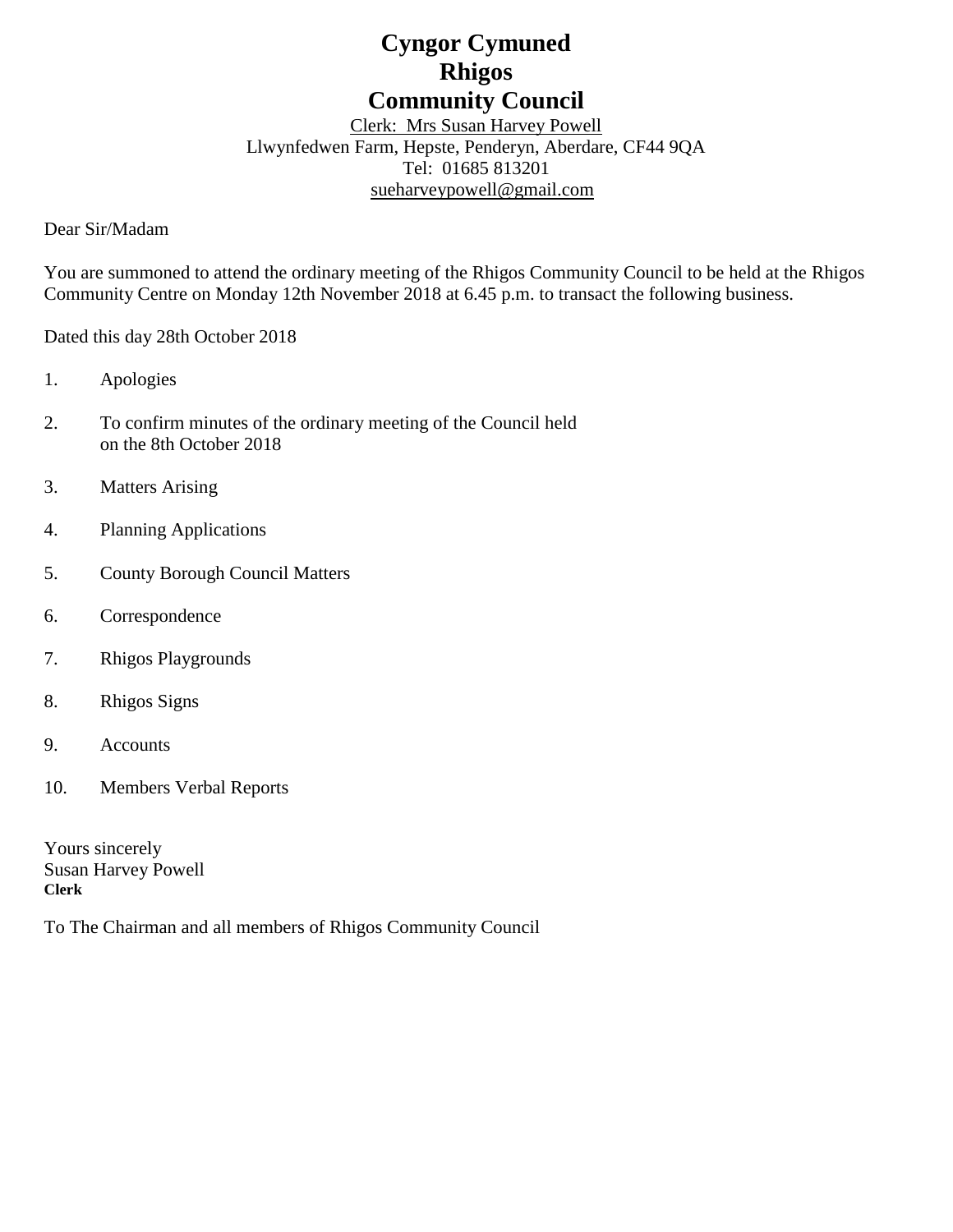# **Rhigos Community Council**

1

Minutes of the ordinary meeting of Rhigos Community Council held at Rhigos Community Centre on Monday 8th October 2018 at 6.45 p.m.

Present: Cllrs. P Oliver, H Wagner, G Thomas, A Tobin, C Hopes, M Pope, M Smith, O Morgan, L Leach.

Apologies: Cllr. M Evans, S Maull

### **2018/99 Minutes**

It was resolved to confirm Minutes of the Ordinary Meeting of the Council held on 8th October 2018

**2018/100 Declaration of Interest**

2018/104 c Cllr. Wagner and Hopes declared an interest and left the meeting as they are on Rhigos School P.T.A.

- **2018/101 Matters Arising**
- a. Bike Track Cwm Hwnt nothing to report.
- b. Cemetery Paths 1 quote has been received, another 2 is needed.

# **2018/102 Planning**

It was resolved to note:

a. Swantex Paper company - single storey warehouse extension

# **2018/103 County Borough Council Matters**

It was resolved that the following complaints be passed on to Councillor G Thomas for his attention.

- a. There is rubbish near Hirwaun roundabout which could possibly have fallen off a skip. The gutters near the roundabout are also full of rubbish.
- b. A bag of rubbish has been left near the Ffyndaff entrance which has not been collected by the council.
- c. Rubbish has been dumped in the layby on the Glynneath bank.
- d. The gulley needs cleaning at Cwrt Twyn Rhyd, the hedges need trimming, there is moss and brambles there. There is also dog mess there.
- e. A dog mess bin is needed by the bus stop at Heol y Bryn.
- f. Rubbish has been dumped on the parish road, a fridge freezer has also been dumped there.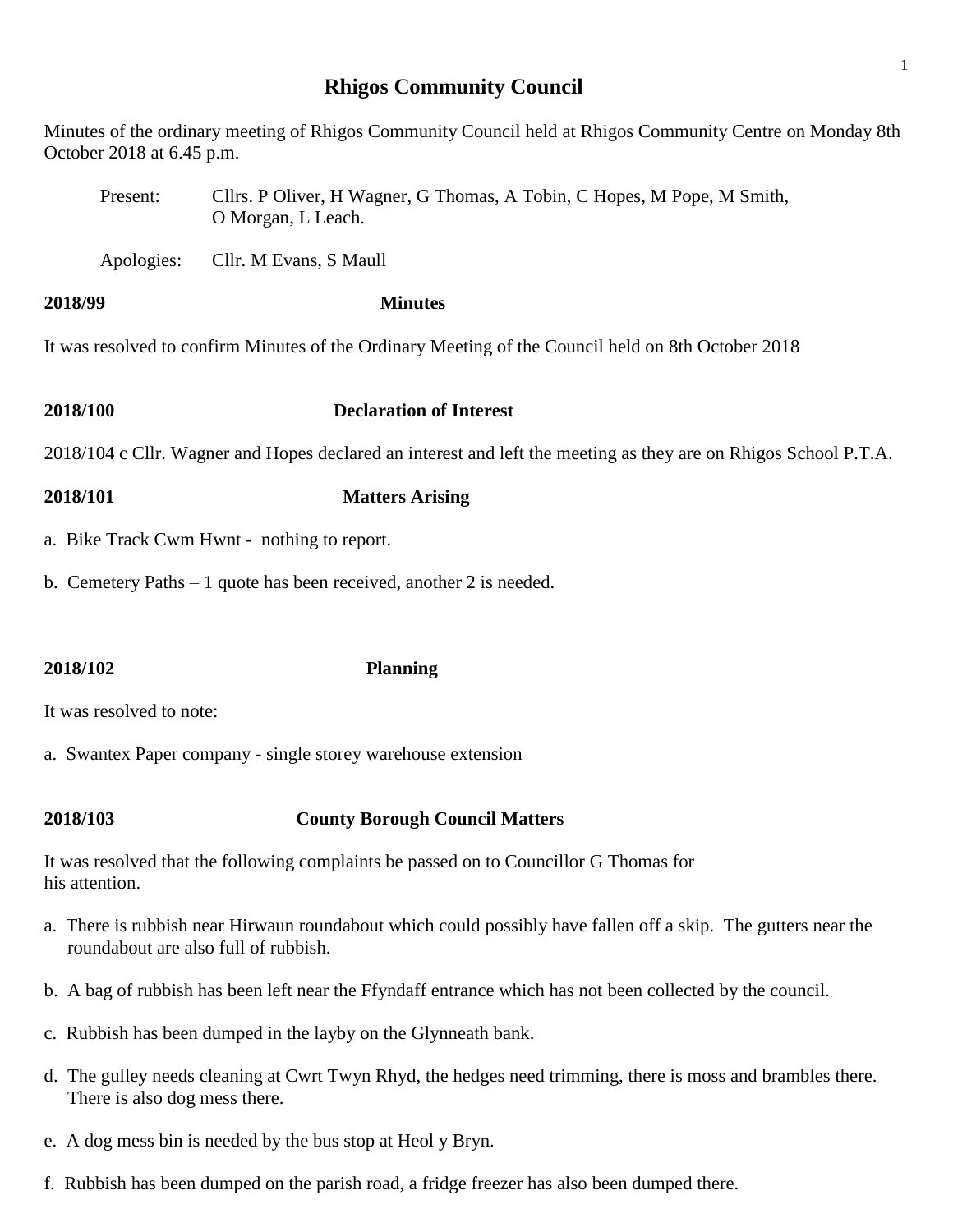- g. There is knotweed on the Vole road.
- h. Cllr. Pope asked if the school can be painted, this is an issue for the school governors.
- i. There is a light out at the bus stop at the bottom of Heol y Graig.
- j. The lamppost at Clydfan bungalow has been knocked over.
- k. The freeview T.V. signal in the village has altered since the wind turbines have been put up.

# **2018/104 Correspondence**

It was resolved to receive the following correspondence.

- a. A resident has asked if he can erect a memorial for his sister on the stillborn baby plot in Rhigos cemetery. After discussion it was agreed that a small memorial e.g. cremated remains memorial can be put there.
- b. A site meeting has been arranged with Hirwaun & Penderyn CC, the Tower and Rhigos CC on 20th October. Cllr. Tobin, Smith, Morgan, Pope and Maull will attend.
- c. A letter has been received from Rhigos School P.T.A. asking for financial help towards their residential trip. Mrs Powell will contact them and asked how many children are involved and under Section 137 of the Local Government 1972 a balance sheet is required. (Cllr. Wagner and Hopes declared an interest and left the meeting).
- d. Trago Mills Pensioners week 26th 20th November 2018.
- e. RCTCBC agenda and minutes community liaison meeting 25th September 2018.
- f. Welsh Government questionnaire re dualling of heads of the valley road.

### **2018/105 Rhigos Playgrounds**

a. The Old Adventure playground – The Allotment Group have had a grant of £2530.00 from the Pen y Cymmoedd fund. A meeting is being held next Monday. CClr. Morgan will give details of contractors to Cllr. Wagner.

 A complaint about water running into a garden has been received from a resident adjoining the old adventure playground.

b. The big gate in the new playground is not locked.

### **2018/106 Rhigos Signs**

1 quote has been received another 1 is needed.

### **2018/107 Accounts**

Mrs Powell presented the interim balance sheet for discussion.